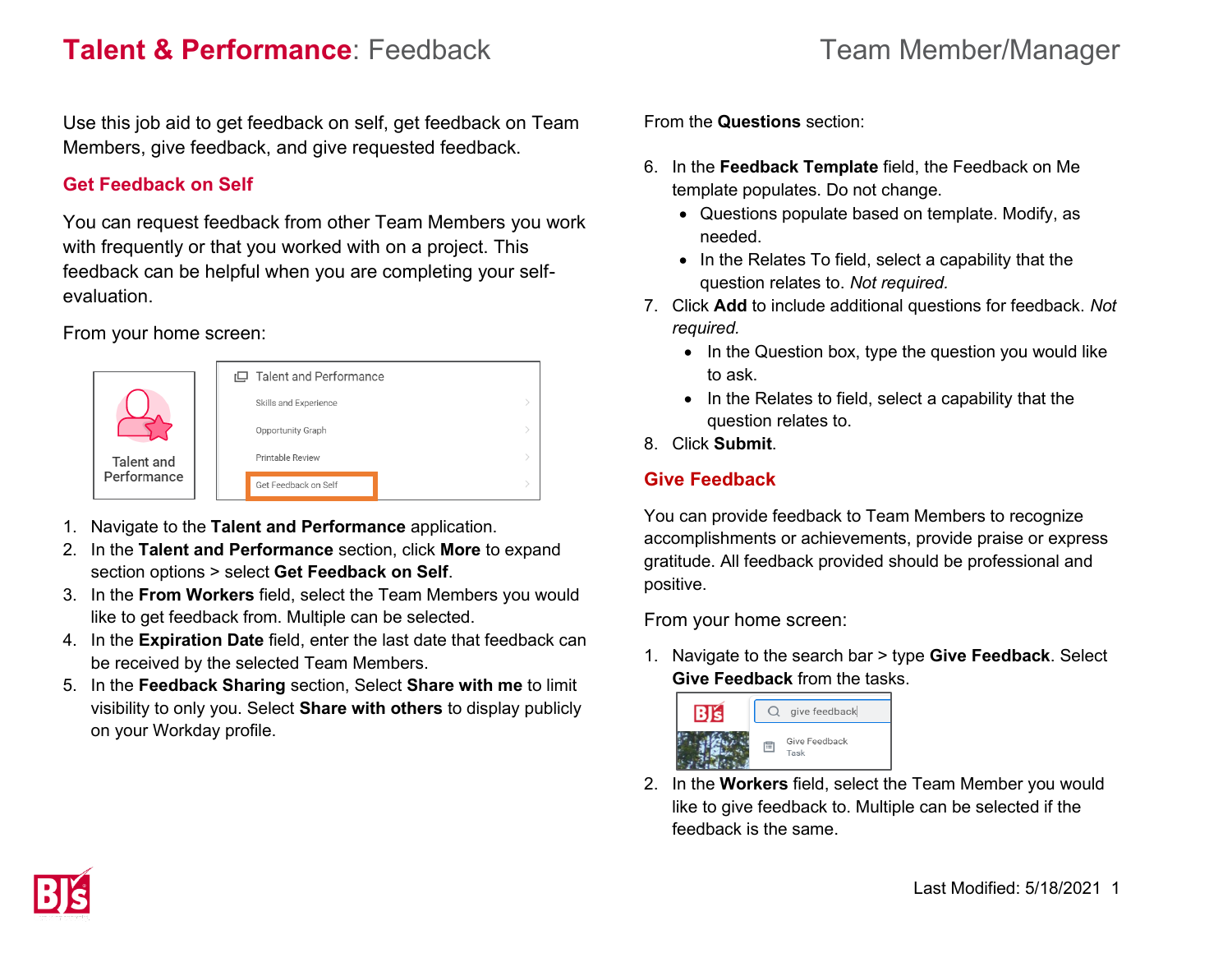# **Talent & Performance**: Feedback Team Member/Manager

#### 3. Click **OK**.

From the **Details** section:

- 4. In the **Feedback** field, provide feedback in complete sentences.
- 5. In the **Badge** field, select a badge (form of recognition) from the options provided. Only one can be selected.
- 6. In the **Workers to Notify** field, select Team Members to notify of the feedback given (example: The Team Member's Manager).
- 7. Click **Submit**.

## **Get Feedback on Team Members**

Managers can use this feature to request feedback on their Team Members.

From your home screen:

1. Navigate to the search bar > Type **Get Feedback on Worker.** Select **Get Feedback on Worker** from the tasks.



- 2. In the **Worker** field, select the Team Member you would like to get feedback on from the dropdown menu.
- 3. Click **OK**.
- 4. In the **From Workers** field, select the Team Members you would like to get feedback from for the Team Member selected on the previous screen.

5. In the **Expiration Date** field, enter the last date feedback can be given on this Team Member.

From the **Questions** section:

- 6. In the **Feedback Template** field, the **Feedback on Team Member** template populates. Do not change.
	- Questions populate based on template. Modify, as needed.
	- In the **Relates To** field, select a capability that the question relates to. *Not required.*
- 7. Click **Add** to include additional questions for feedback. Not required.
	- In the **Question** field, type the question you would like to ask.
	- In the **Relates to** field, select a capability that the question relates to.
- 9. Click **Submit**.

## **Give Requested Feedback**

You receive a Workday inbox task when someone has requested feedback from you. From your home screen:

1. Navigate to your Workday inbox.



- 2. Select the **Feedback** task from your inbox.
- 3. Read the Questions, and answer in complete sentences in the **Feedback** field.